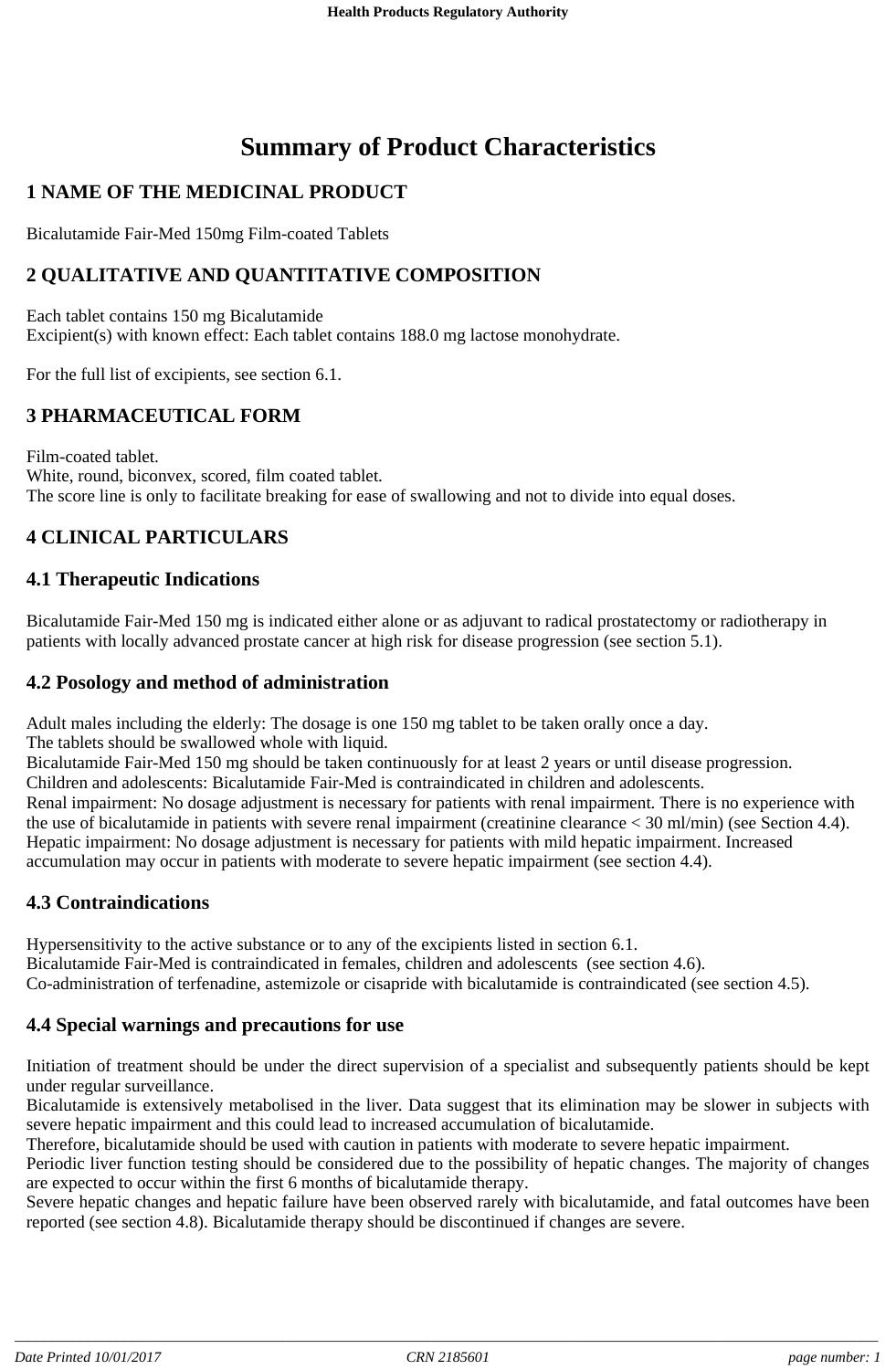As there is no experience with the use of bicalutamide in patients with severe renal impairmen**t** (creatinine clearance < 30 ml/min), bicalutamide should only be used with caution in these patients.

Periodical monitoring of cardiac function is advisable in patients with heart disease.

For patients who have an objective progression of disease together with elevated PSA, cessation of bicalutamide therapy should be considered.

Bicalutamide has been shown to inhibit cytochrome P450 (CYP 3A4), as such, caution should be exercised when coadministered with drugs metabolised predominantly by CYP 3A4 (see sections 4.3 and 4.5).

This product contains lactose. Patients with rare hereditary problems of galactose intolerance, the Lapp lactase deficiency or glucose-galactose malabsorption should not take this medicine.

Androgen deprivation therapy may prolong the QT interval.

In patients with a history of or risk factors for QT prolongation and in patients receiving concomitant medicinal products that might prolong the QT interval (see section 4.5) physicians should assess the benefit risk ratio including the potential for Torsade de pointes prior to initiating Bicalutamide Fair-Med.

#### **4.5 Interaction with other medicinal products and other forms of interaction**

*In vitro* studies have shown that R-bicalutamide is an inhibitor of CYP 3A4, with lesser inhibitory effects on CYP 2C9, 2C19 and 2D6 activity. Although clinical studies using antipyrine as a marker of cytochrome P450 (CYP) activity showed no evidence of a drug interaction potential with Bicalutamide, mean midazolam exposure (AUC) was increased by up to 80%, after co-administration of Bicalutamide for 28 days. For drugs with a narrow therapeutic index such an increase could be of relevance. As such, concomitant use of terfenadine, astemizole and cisapride is contraindicated (see section 4.3) and caution should be exercised with the co-administration of Bicalutamide with compounds such as ciclosporin and calcium channel blockers. Dosage reduction may be required for these drugs particularly if there is evidence of enhanced or adverse drug effect. For ciclosporin, it is recommended that plasma concentrations and clinical condition are closely monitored following initiation or cessation of Bicalutamide therapy.

Caution should be exercised when prescribing Bicalutamide with other drugs which may inhibit drug oxidation e.g. cimetidine and ketoconazole. In theory, this could result in increased plasma concentrations of bicalutamide which theoretically could lead to an increase in side effects.

*In vitro* studies have shown that bicalutamide can displace the coumarin anticoagulant, warfarin, from its protein binding sites. It is therefore recommended that if Bicalutamide is started in patients who are already receiving coumarin anticoagulants, prothrombin time should be closely monitored.

Since androgen deprivation treatment may prolong the QT interval, the concomitant use of Bicalutamide Fair-Med with medicinal products known to prolong the QT interval or medicinal products able to induce Torsade de pointes such as class IA (e.g. quinidine, disopyramide) or class III (e.g. amiodarone, sotalol, dofetilide, ibutilide) antiarrhythmic medicinal products, methadone, moxifloxacin, antipsychotics, etc. should be carefully evaluated (see section 4.4).

#### **4.6 Fertility, pregnancy and lactation**

Bicalutamide is contraindicated in females and must not be given to pregnant women or nursing mothers.

#### Fertility

Reversible impairment of male fertility has been observed in animal studies (see section 5.3). A period of subfertility or infertility should be assumed in man

#### **4.7 Effects on ability to drive and use machines**

Bicalutamide is unlikely to impair the ability of patients to drive or operate machinery. However, it should be noted that occasionally dizziness or somnolence may occur. Any affected patients should exercise caution.

#### **4.8 Undesirable effects**

In this section, undesirable effects are defined as follows: Very common ( $\geq 1/10$ ); common ( $\geq 1/100$  to  $\lt 1/10$ ); uncommon ( $\geq 1/1,000$  to  $\leq 1/100$ ); rare ( $\geq 1/10,000$  to  $\leq 1/1,000$ ); very rare ( $\leq 1/10,000$ ); not known (cannot be estimated from the available data).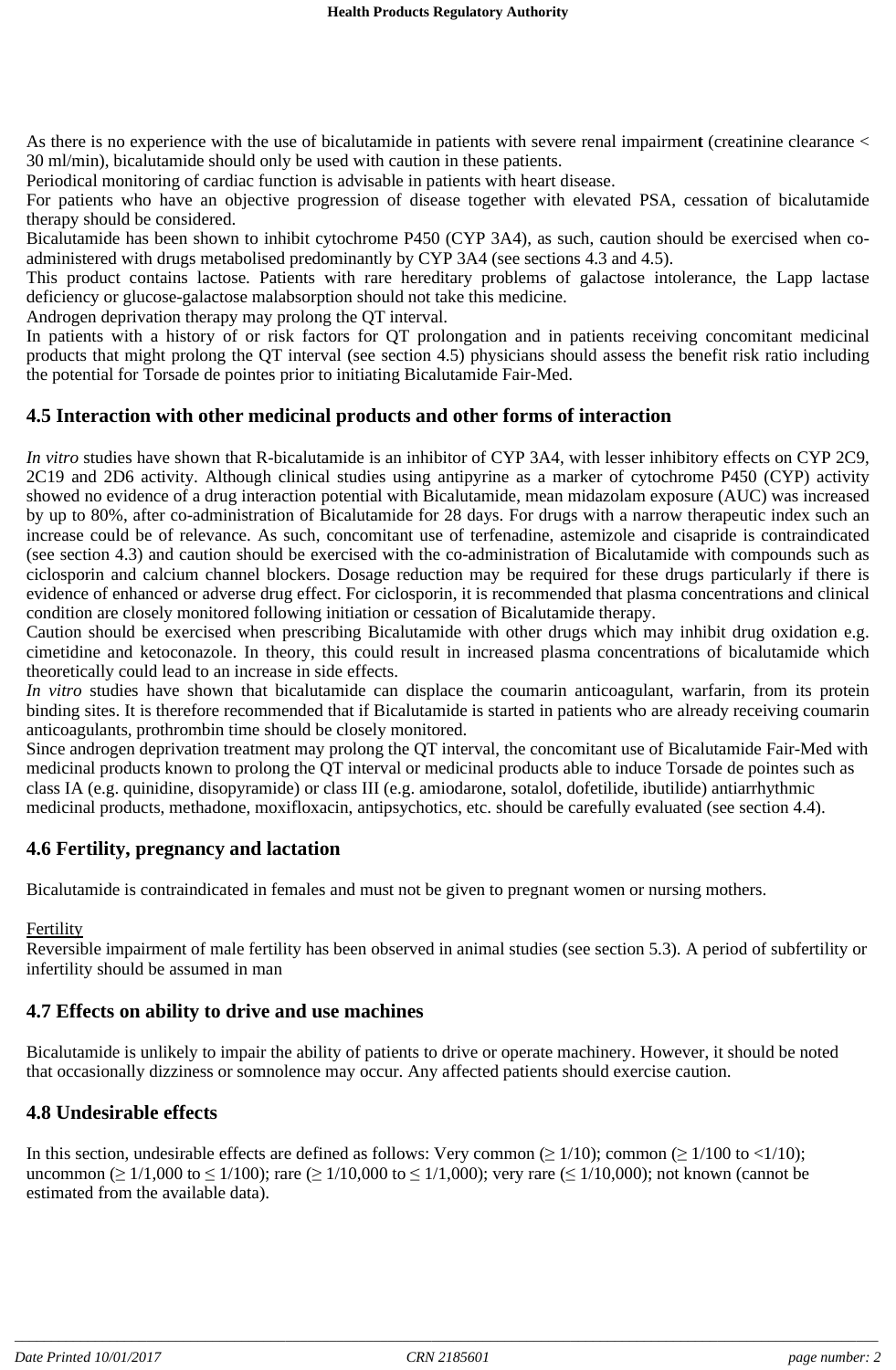**Table 1 Frequency of Adverse Reactions**

| Blood and lymphatic<br>Common<br>Anaemia<br>system disorders<br>Hypersensitivity, angioedema<br>Immune system disorders<br>Uncommon<br>and urticaria<br>Metabolism and nutrition<br>Decreased appetite<br>Common<br>disorders<br>Decreased libido<br>Psychiatric disorders<br>Common<br>depression<br><b>Dizziness</b><br>Nervous system disorders<br>Common<br>Somnolence<br>Vascular disorders<br>Hot flush<br>Common<br>Respiratory, thoracic and<br>Uncommon<br>Interstitial lung disease. Fatal<br>mediastinal disorders<br>outcomes have been reported.<br><b>Gastrointestinal disorders</b><br>Abdominal pain<br>Common<br>Constipation<br>Nausea<br>Dyspepsia<br>flatulence<br>Hepatotoxicity, jaundice,<br>Hepato-biliary disorders<br>Common<br>hypertransaminasaemia <sup>a</sup><br>Rare<br>Hepatic failure. Fatal<br>outcomes have been reported.<br>Skin and subcutaneous<br>Very common<br>Rash<br>tissue<br>disorders<br>Common<br>Alopecia<br>Hirsutism / hair re growth<br>dry skin<br>pruritus<br>Renal and urinary disorders<br>Haematuria<br>Common<br>Gynaecomastia and breast<br>Reproductive system and<br>Very common<br>breast<br>tenderness <sup>b</sup><br>disorders<br>Erectile dysfunction<br>Common<br>General disorders and<br>Asthenia<br>Very common<br>administration site<br>conditions<br>Common<br>Chest pain<br>oedema<br>Weight increased<br>Investigations<br>Common | <b>System Organ Class</b> | <b>Frequency</b> | <b>Event</b> |
|---------------------------------------------------------------------------------------------------------------------------------------------------------------------------------------------------------------------------------------------------------------------------------------------------------------------------------------------------------------------------------------------------------------------------------------------------------------------------------------------------------------------------------------------------------------------------------------------------------------------------------------------------------------------------------------------------------------------------------------------------------------------------------------------------------------------------------------------------------------------------------------------------------------------------------------------------------------------------------------------------------------------------------------------------------------------------------------------------------------------------------------------------------------------------------------------------------------------------------------------------------------------------------------------------------------------------------------------------------------------------------------------------------------|---------------------------|------------------|--------------|
|                                                                                                                                                                                                                                                                                                                                                                                                                                                                                                                                                                                                                                                                                                                                                                                                                                                                                                                                                                                                                                                                                                                                                                                                                                                                                                                                                                                                               |                           |                  |              |
|                                                                                                                                                                                                                                                                                                                                                                                                                                                                                                                                                                                                                                                                                                                                                                                                                                                                                                                                                                                                                                                                                                                                                                                                                                                                                                                                                                                                               |                           |                  |              |
|                                                                                                                                                                                                                                                                                                                                                                                                                                                                                                                                                                                                                                                                                                                                                                                                                                                                                                                                                                                                                                                                                                                                                                                                                                                                                                                                                                                                               |                           |                  |              |
|                                                                                                                                                                                                                                                                                                                                                                                                                                                                                                                                                                                                                                                                                                                                                                                                                                                                                                                                                                                                                                                                                                                                                                                                                                                                                                                                                                                                               |                           |                  |              |
|                                                                                                                                                                                                                                                                                                                                                                                                                                                                                                                                                                                                                                                                                                                                                                                                                                                                                                                                                                                                                                                                                                                                                                                                                                                                                                                                                                                                               |                           |                  |              |
|                                                                                                                                                                                                                                                                                                                                                                                                                                                                                                                                                                                                                                                                                                                                                                                                                                                                                                                                                                                                                                                                                                                                                                                                                                                                                                                                                                                                               |                           |                  |              |
|                                                                                                                                                                                                                                                                                                                                                                                                                                                                                                                                                                                                                                                                                                                                                                                                                                                                                                                                                                                                                                                                                                                                                                                                                                                                                                                                                                                                               |                           |                  |              |
|                                                                                                                                                                                                                                                                                                                                                                                                                                                                                                                                                                                                                                                                                                                                                                                                                                                                                                                                                                                                                                                                                                                                                                                                                                                                                                                                                                                                               |                           |                  |              |
|                                                                                                                                                                                                                                                                                                                                                                                                                                                                                                                                                                                                                                                                                                                                                                                                                                                                                                                                                                                                                                                                                                                                                                                                                                                                                                                                                                                                               |                           |                  |              |
|                                                                                                                                                                                                                                                                                                                                                                                                                                                                                                                                                                                                                                                                                                                                                                                                                                                                                                                                                                                                                                                                                                                                                                                                                                                                                                                                                                                                               |                           |                  |              |
|                                                                                                                                                                                                                                                                                                                                                                                                                                                                                                                                                                                                                                                                                                                                                                                                                                                                                                                                                                                                                                                                                                                                                                                                                                                                                                                                                                                                               |                           |                  |              |
|                                                                                                                                                                                                                                                                                                                                                                                                                                                                                                                                                                                                                                                                                                                                                                                                                                                                                                                                                                                                                                                                                                                                                                                                                                                                                                                                                                                                               |                           |                  |              |
|                                                                                                                                                                                                                                                                                                                                                                                                                                                                                                                                                                                                                                                                                                                                                                                                                                                                                                                                                                                                                                                                                                                                                                                                                                                                                                                                                                                                               |                           |                  |              |
|                                                                                                                                                                                                                                                                                                                                                                                                                                                                                                                                                                                                                                                                                                                                                                                                                                                                                                                                                                                                                                                                                                                                                                                                                                                                                                                                                                                                               |                           |                  |              |
|                                                                                                                                                                                                                                                                                                                                                                                                                                                                                                                                                                                                                                                                                                                                                                                                                                                                                                                                                                                                                                                                                                                                                                                                                                                                                                                                                                                                               |                           |                  |              |
|                                                                                                                                                                                                                                                                                                                                                                                                                                                                                                                                                                                                                                                                                                                                                                                                                                                                                                                                                                                                                                                                                                                                                                                                                                                                                                                                                                                                               |                           |                  |              |
|                                                                                                                                                                                                                                                                                                                                                                                                                                                                                                                                                                                                                                                                                                                                                                                                                                                                                                                                                                                                                                                                                                                                                                                                                                                                                                                                                                                                               |                           |                  |              |
|                                                                                                                                                                                                                                                                                                                                                                                                                                                                                                                                                                                                                                                                                                                                                                                                                                                                                                                                                                                                                                                                                                                                                                                                                                                                                                                                                                                                               |                           |                  |              |
|                                                                                                                                                                                                                                                                                                                                                                                                                                                                                                                                                                                                                                                                                                                                                                                                                                                                                                                                                                                                                                                                                                                                                                                                                                                                                                                                                                                                               |                           |                  |              |
|                                                                                                                                                                                                                                                                                                                                                                                                                                                                                                                                                                                                                                                                                                                                                                                                                                                                                                                                                                                                                                                                                                                                                                                                                                                                                                                                                                                                               |                           |                  |              |
|                                                                                                                                                                                                                                                                                                                                                                                                                                                                                                                                                                                                                                                                                                                                                                                                                                                                                                                                                                                                                                                                                                                                                                                                                                                                                                                                                                                                               |                           |                  |              |
|                                                                                                                                                                                                                                                                                                                                                                                                                                                                                                                                                                                                                                                                                                                                                                                                                                                                                                                                                                                                                                                                                                                                                                                                                                                                                                                                                                                                               |                           |                  |              |
|                                                                                                                                                                                                                                                                                                                                                                                                                                                                                                                                                                                                                                                                                                                                                                                                                                                                                                                                                                                                                                                                                                                                                                                                                                                                                                                                                                                                               |                           |                  |              |
|                                                                                                                                                                                                                                                                                                                                                                                                                                                                                                                                                                                                                                                                                                                                                                                                                                                                                                                                                                                                                                                                                                                                                                                                                                                                                                                                                                                                               |                           |                  |              |
|                                                                                                                                                                                                                                                                                                                                                                                                                                                                                                                                                                                                                                                                                                                                                                                                                                                                                                                                                                                                                                                                                                                                                                                                                                                                                                                                                                                                               |                           |                  |              |
|                                                                                                                                                                                                                                                                                                                                                                                                                                                                                                                                                                                                                                                                                                                                                                                                                                                                                                                                                                                                                                                                                                                                                                                                                                                                                                                                                                                                               |                           |                  |              |
|                                                                                                                                                                                                                                                                                                                                                                                                                                                                                                                                                                                                                                                                                                                                                                                                                                                                                                                                                                                                                                                                                                                                                                                                                                                                                                                                                                                                               |                           |                  |              |
|                                                                                                                                                                                                                                                                                                                                                                                                                                                                                                                                                                                                                                                                                                                                                                                                                                                                                                                                                                                                                                                                                                                                                                                                                                                                                                                                                                                                               |                           |                  |              |
|                                                                                                                                                                                                                                                                                                                                                                                                                                                                                                                                                                                                                                                                                                                                                                                                                                                                                                                                                                                                                                                                                                                                                                                                                                                                                                                                                                                                               |                           |                  |              |
|                                                                                                                                                                                                                                                                                                                                                                                                                                                                                                                                                                                                                                                                                                                                                                                                                                                                                                                                                                                                                                                                                                                                                                                                                                                                                                                                                                                                               |                           |                  |              |
|                                                                                                                                                                                                                                                                                                                                                                                                                                                                                                                                                                                                                                                                                                                                                                                                                                                                                                                                                                                                                                                                                                                                                                                                                                                                                                                                                                                                               |                           |                  |              |
|                                                                                                                                                                                                                                                                                                                                                                                                                                                                                                                                                                                                                                                                                                                                                                                                                                                                                                                                                                                                                                                                                                                                                                                                                                                                                                                                                                                                               |                           |                  |              |
|                                                                                                                                                                                                                                                                                                                                                                                                                                                                                                                                                                                                                                                                                                                                                                                                                                                                                                                                                                                                                                                                                                                                                                                                                                                                                                                                                                                                               |                           |                  |              |
|                                                                                                                                                                                                                                                                                                                                                                                                                                                                                                                                                                                                                                                                                                                                                                                                                                                                                                                                                                                                                                                                                                                                                                                                                                                                                                                                                                                                               |                           |                  |              |
|                                                                                                                                                                                                                                                                                                                                                                                                                                                                                                                                                                                                                                                                                                                                                                                                                                                                                                                                                                                                                                                                                                                                                                                                                                                                                                                                                                                                               |                           |                  |              |
|                                                                                                                                                                                                                                                                                                                                                                                                                                                                                                                                                                                                                                                                                                                                                                                                                                                                                                                                                                                                                                                                                                                                                                                                                                                                                                                                                                                                               |                           |                  |              |

a. Hepatic changes are rarely severe and were frequently transient, resolving or improving with continued therapy or following cessation of therapy.

b. The majority of patients receiving Bicalutamide 150 mg as monotherapy experience gynaecomastia and/or breast pain. In studies these symptoms were considered to be severe in up to 5% of the patients. Gynaecomastia may not resolve spontaneously following cessation of therapy, particularly after prolonged treatment  $(\leq 1/10,000)$ , not known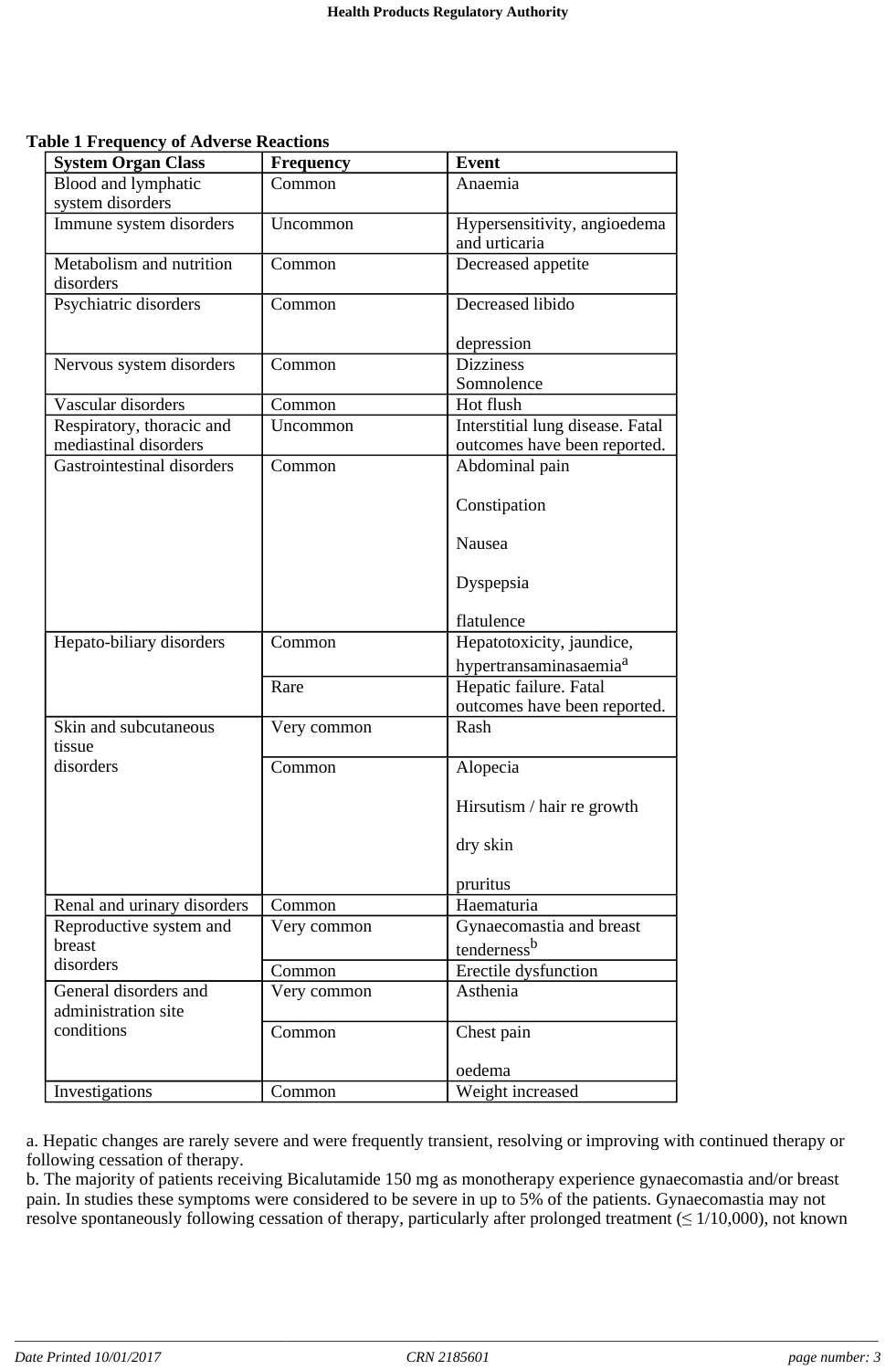(cannot be estimated from the available data).

## **4.9 Overdose**

There is no human experience of over dosage. Since bicalutamide belongs to the anilide compounds there is a theoretical risk of the development of methaemoglobinaemia. Methaemoglobinaemia has been observed in animals after an overdose. Accordingly, a patient with an acute intoxication can be cyanotic.There is no specific antidote; treatment should be symptomatic. Dialysis may not be helpful, since bicalutamide is highly protein bound and is not recovered unchanged in the urine. General supportive care, including frequent monitoring of vital signs, is indicated.

# **5 PHARMACOLOGICAL PROPERTIES**

# **5.1 Pharmacodynamic properties**

Pharmacotherapeutic group: Hormone antagonists and related agents, anti-androgens,

ATC code: L02B B03

Bicalutamide is a non-steroidal antiandrogen, devoid of other endocrine activity. It binds to the wild type or normal androgen receptor without activating gene expression, and thus inhibits the androgen stimulus. Regression of prostatic tumours results from this inhibition. Clinically, discontinuation of Bicalutamide can result in the 'antiandrogen withdrawal syndrome' in a subset of patients.

Bicalutamide was studied as a treatment for patients with localised (T1-T2, N0 or NX, M0) or locally advanced (T3- T4, any N, M0; T1-T2, N+, M0) non-metastatic prostate cancer in a combined analysis of three placebo controlled, double-blind studies in 8113 patients, where Bicalutamide was given as immediate hormonal therapy or as adjuvant to radical prostatectomy or radiotherapy, (primarily external beam radiation). At 9.7 years median follow up, 36.6% and 38.17% of all Bicalutamide and placebo-treated patients, respectively, had experienced objective disease progression.

A reduction in risk of objective disease progression was seen across most patient groups but was most evident in those at highest risk of disease progression. Therefore, clinicians may decide that the optimum medical strategy for a patient at low risk of disease progression, particularly in the adjuvant setting following radical prostatectomy, may be to defer hormonal therapy until signs that the disease is progressing.

No overall survival difference was seen at 9.7 years median follow up with 31.4% mortality (HR= 1.01; 95% CI 0.94 to1.09). However, some trends were apparent in exploratory subgroup analyses.

Data on progression-free survival and overall survival over time based on Kaplan-Meier estimates for patients with locally advanced disease are summarised in the following tables:

| <b>Analysis</b><br>population | <b>Treatment</b><br>Arm | <b>Events</b><br>$\left( \frac{0}{0} \right)$ | Events $(\% )$<br>at 5 years | <b>Events</b><br>$(\frac{9}{6})$ at 7 | Events $(\% )$<br>at 10 years |
|-------------------------------|-------------------------|-----------------------------------------------|------------------------------|---------------------------------------|-------------------------------|
|                               |                         | at 3 years                                    |                              | vears                                 |                               |
| Watchful                      | Bicalutamide            | 19.7 %                                        | 36.3 %                       | 52.1 %                                | 73.2 %                        |
| waiting                       | $150 \text{ mg}$        |                                               |                              |                                       |                               |
| $(n=657)$                     | Placebo                 | 39.8%                                         | 59.7 %                       | 70.7 %                                | 79.1 %                        |
| Radiotherapy                  | Bicalutamide            | 13.9 %                                        | 33.0%                        | 42.1 %                                | 62.7 %                        |
| $(n=305)$                     | 150mg                   |                                               |                              |                                       |                               |
|                               | Placebo                 | 30.7 %                                        | 49.4 %                       | 58.6%                                 | 72.2 %                        |
| Radical                       | Bicalutamide            | 7.5 %                                         | 14.4 %                       | 19.8%                                 | 29.9%                         |
| prostatectomy<br>$(n=1719)$   | 150mg                   |                                               |                              |                                       |                               |
|                               | Placebo                 | 11.7 %                                        | 19.4 %                       | 23.2 %                                | 30.9%                         |

#### **Table 1 Proportion of locally advanced disease patients with disease progression over time by therapy sub-group**

#### **Table 2 Overall survival in locally advanced disease by therapy sub-group**

| <b>Analysis</b><br>population | <b>Treatment</b><br>Arm | Events<br>$($ %)<br>at 3 years | Events $(\% )$ Events<br>at 5 years | $(\frac{6}{6})$ at<br>vears | Events $(\% )$<br>$\vert$ at 10 years |
|-------------------------------|-------------------------|--------------------------------|-------------------------------------|-----------------------------|---------------------------------------|
| Watchful                      | Bicalutamide   14.2 %   |                                | 29.4 %                              | 42.2 %                      | 65.0 %                                |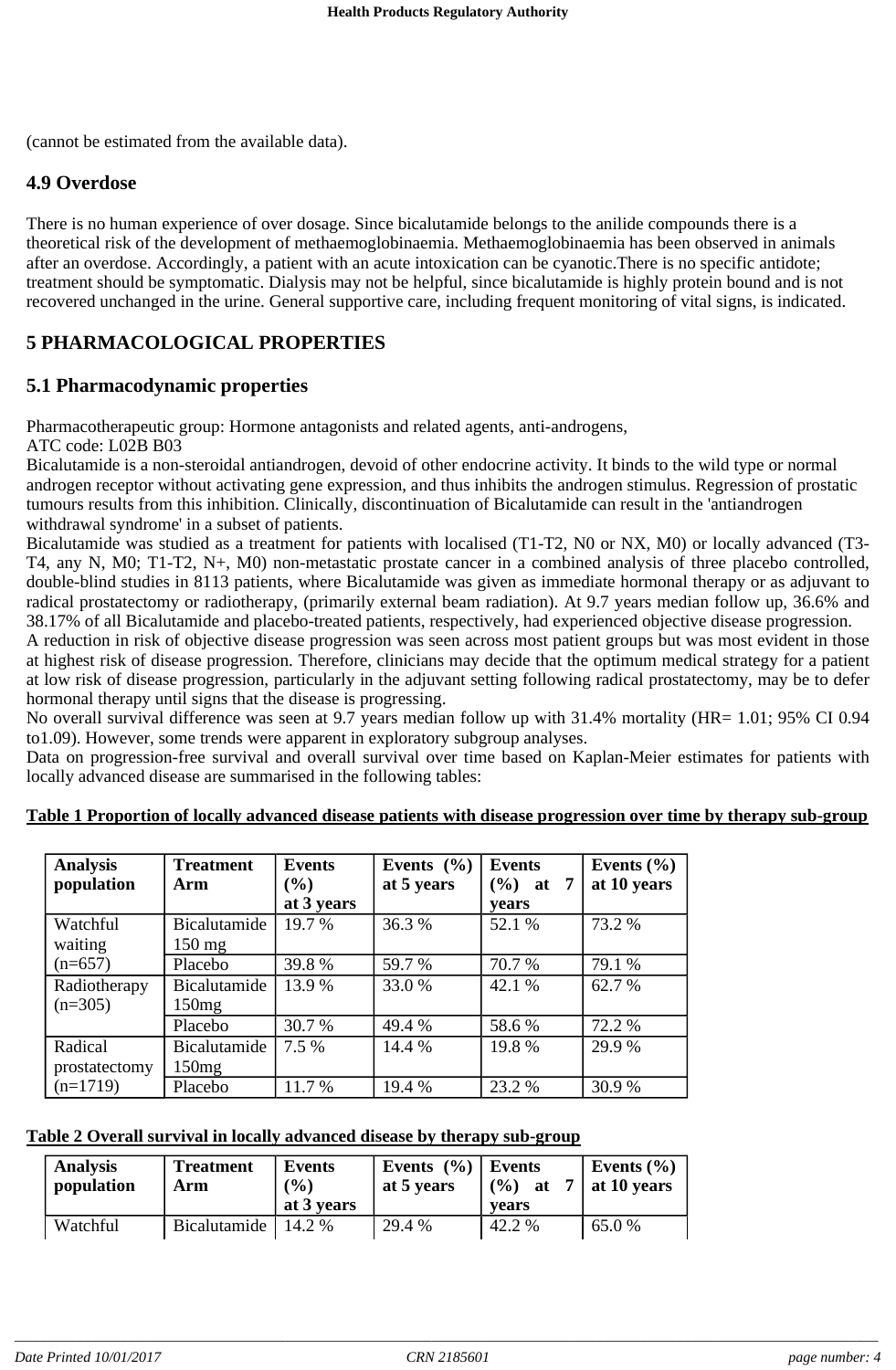| waiting       | $150 \text{ mg}$  |        |        |        |        |
|---------------|-------------------|--------|--------|--------|--------|
| $(n=657)$     | Placebo           | 17.0 % | 36.4 % | 53.7 % | 67.5 % |
| Radiotherapy  | Bicalutamide      | 8.2 %  | 20.9%  | 30.0 % | 48.5 % |
| $(n=305)$     | 150mg             |        |        |        |        |
|               | Placebo           | 12.6 % | 23.1 % | 38.1 % | 53.3 % |
| Radical       | Bicalutamide      | 4.6 %  | 10.0%  | 14.6 % | 22.4 % |
| prostatectomy | 150 <sub>mg</sub> |        |        |        |        |
| $(n=1719)$    | Placebo           | 4.2 %  | 8.7 %  | 12.6 % | 20.2 % |

For patients with localised disease receiving Bicalutamide alone, there was no significant difference in progression free survival. There was no significant difference in overall survival in patients with localized disease who received Bicalutamide as adjuvant therapy, following radiotherapy (HR=0.98; 95% CI 0.80 to 1.20) or radical prostatectomy (HR=1.03; 95% CI 0.85 to 1.25). In patients with localised disease, who would otherwise have been managed by watchful waiting, there was also a trend toward decreased survival compared with placebo patients (HR=1.15; 95% CI 1.00 to 1.32). In view of this, the benefit-risk profile for the use of Bicalutamide is not considered favourable in patients with localised disease.

Bicalutamide is a racemate with its antiandrogen activity being almost exclusively in the R-enantiomer.

#### **5.2 Pharmacokinetic properties**

Bicalutamide is well absorbed following oral administration. There is no evidence of any clinically relevant effect of food on bioavailability.

The (S)-enantiomer is rapidly cleared relative to the (R)-enantiomer, the latter having a plasma elimination half-life of about 1 week.

On daily administration of bicalutamide, the (R)-enantiomer accumulates about 10 fold in plasma as a consequence of its long half-life.

Steady state plasma concentrations of the (R)-enantiomer of approximately 9 microgram/ml are observed during daily administration of 50 mg doses of bicalutamide. At steady state the predominantly active (R) - enantiomer accounts for 99% of the total circulating enantiomers.

The pharmacokinetics of the (R)-enantiomer are unaffected by age, renal impairment or mild to moderate hepatic impairment. There is evidence that for subjects with severe hepatic impairment, the (R) - enantiomer is more slowly eliminated from plasma.

Bicalutamide is highly protein bound (racemate 96% (R)-enantiomer>99%) and extensively metabolised (via oxidation and glucuronidation): Its metabolites are eliminated via the kidneys and bile in approximately equal proportions.

In a clinical study the mean concentration of  $R$  – bicalutamide in semen of men receiving bicalutamide 150 mg was 4.9 microgram/ml. The amount of bicalutamide potentially delivered to a female partner during intercourse is low and by extrapolation possibly equates to approximately 0.3 microgram/kg. This is below that required to induce changes in offspring of laboratory animals.

## **5.3 Preclinical safety data**

Bicalutamide is a potent antiandrogen and a mixed function oxidase enzyme inducer in animals. Target organ changes, including tumour induction (Leydig cells, thyroid, liver) in animals, are related to these activities. Enzyme induction has not been observed in man and none of these findings is considered to have relevance to the treatment of patients with prostate cancer. Atrophy of seminiferous tubules is a predicted class effect with antiandrogens and has been observed for all species examined. Full reversal of testicular atrophy was 24 weeks after a 12-month repeated dose toxicity study in rats, although functional reversal was evident in reproduction studies 7 weeks after the end of an 11 week dosing period. A period of subfertility or infertility should be assumed in man.

# **6 PHARMACEUTICAL PARTICULARS**

# **6.1 List of excipients**

Tablet core: Lactose Monohydrate